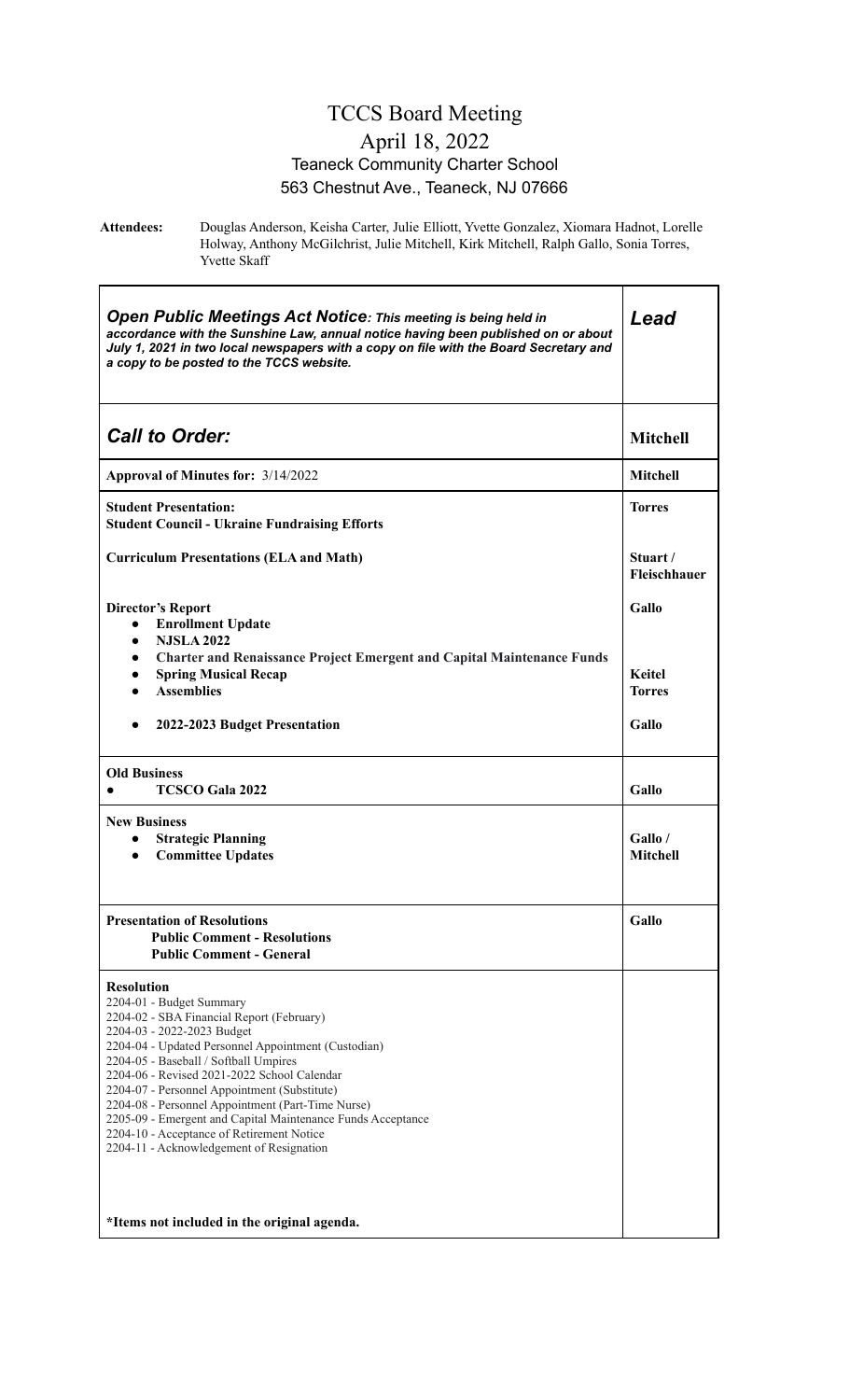# **TCCS Board Meeting April 18, 2022** *Resolution 2204-01 Budget Summary*

**BE IT RESOLVED, that the Budget Summary for March 15, 2022 - April 18, 2022 (total amount \$137,067.37) be approved.**

| Moved by:      |            | <b>Seconded By:</b> |               |            |                |                    |            |                |
|----------------|------------|---------------------|---------------|------------|----------------|--------------------|------------|----------------|
| <b>Vote</b>    |            |                     |               |            |                |                    |            |                |
|                | <b>Yes</b> | N <sub>0</sub>      |               | <b>Yes</b> | N <sub>0</sub> |                    | <b>Yes</b> | N <sub>0</sub> |
| Anderson       |            |                     | Gonzalez      |            |                | <b>McGilchrist</b> |            |                |
| Carter         |            |                     | Hadnot        |            |                | J. Mitchell        |            |                |
| <b>Elliott</b> |            |                     | <b>Holway</b> |            |                | K. Mitchell        |            |                |

| <b>Resolution Carried:</b> | tes |  |
|----------------------------|-----|--|
|----------------------------|-----|--|

**Date:\_\_\_\_\_\_\_\_\_\_\_\_\_\_\_\_\_\_\_\_\_\_\_\_\_\_\_\_\_\_\_\_\_\_\_\_\_\_**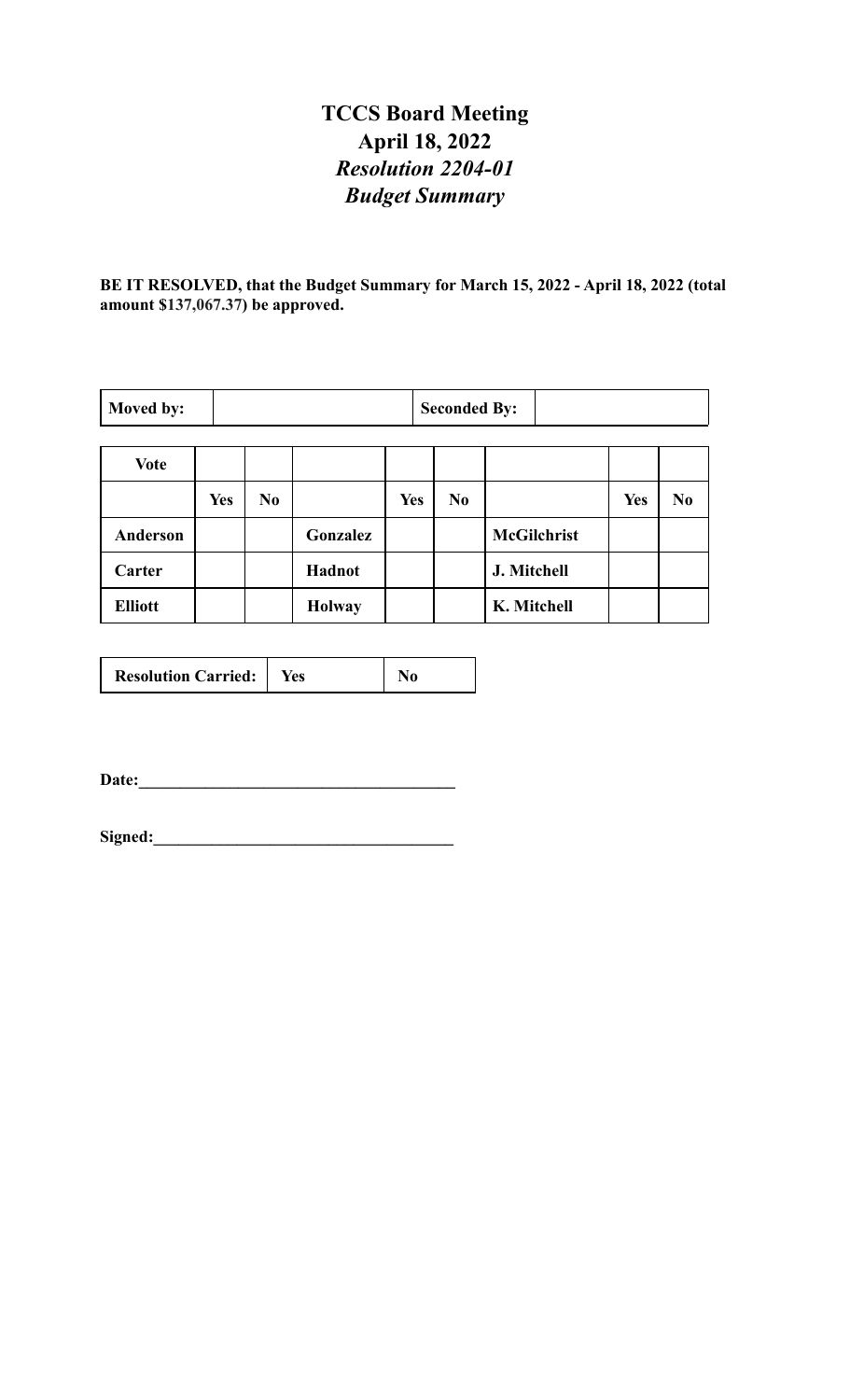# **TCCS Board Meeting April 18, 2022** *Resolution 2204-02 SBA Financial Report (February 2022)*

**BE IT RESOLVED, that the Board of Trustees approve the SBA Financial Report for February 2022.**

| Moved by:      |            | <b>Seconded By:</b> |               |     |                |                    |            |                |
|----------------|------------|---------------------|---------------|-----|----------------|--------------------|------------|----------------|
| <b>Vote</b>    |            |                     |               |     |                |                    |            |                |
|                | <b>Yes</b> | No.                 |               | Yes | N <sub>0</sub> |                    | <b>Yes</b> | N <sub>0</sub> |
| Anderson       |            |                     | Gonzalez      |     |                | <b>McGilchrist</b> |            |                |
| Carter         |            |                     | Hadnot        |     |                | J. Mitchell        |            |                |
| <b>Elliott</b> |            |                     | <b>Holway</b> |     |                | K. Mitchell        |            |                |

| <b>Resolution Carried:</b> | tes |  |
|----------------------------|-----|--|
|----------------------------|-----|--|

**Date:\_\_\_\_\_\_\_\_\_\_\_\_\_\_\_\_\_\_\_\_\_\_\_\_\_\_\_\_\_\_\_\_\_\_\_\_\_\_**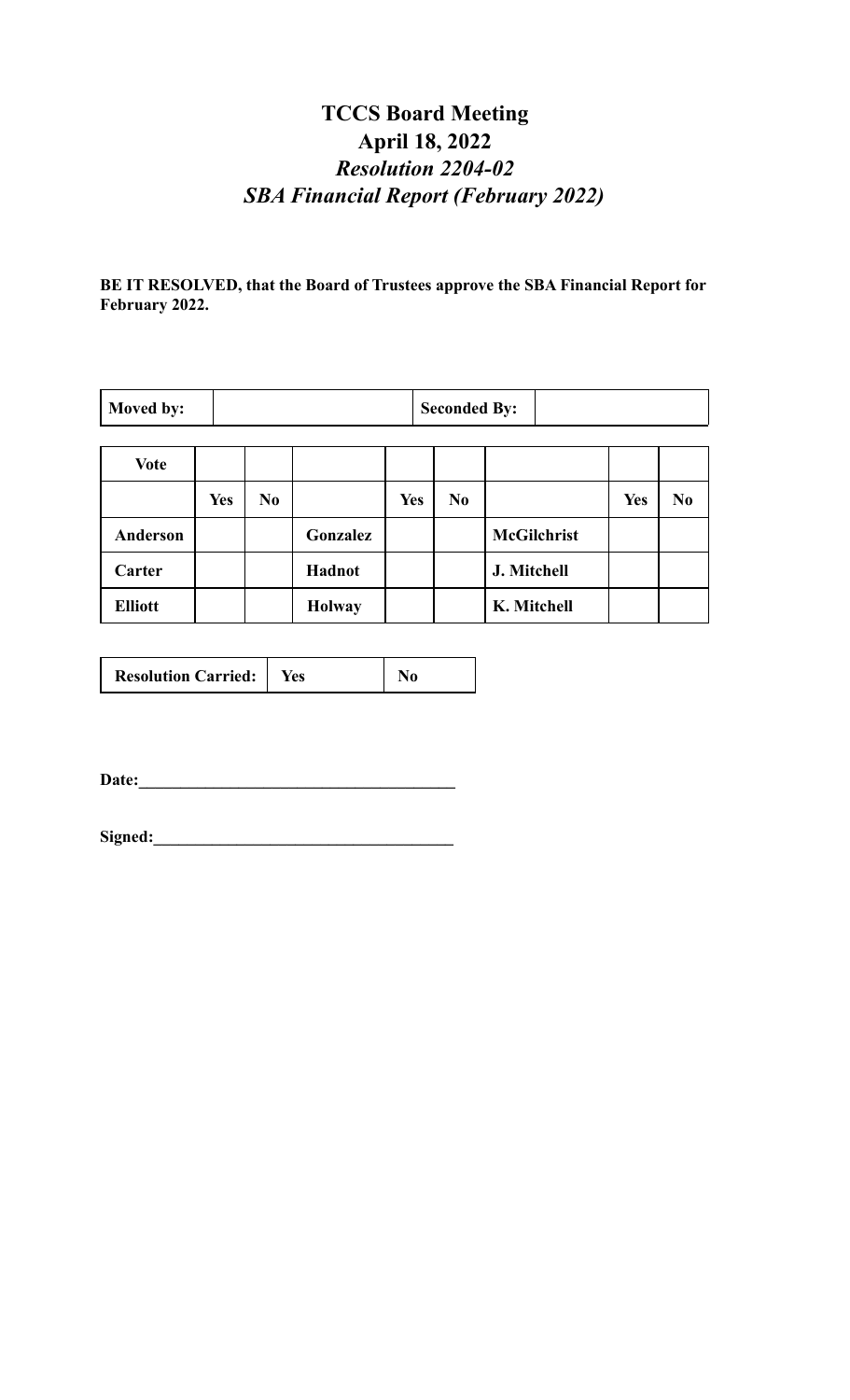### **TCCS Board Meeting April 18, 2022** *Resolution 2204-03 2022-2023 Budget*

**WHEREAS, TCCS is required to submit to the Commissioner of Education a budget each year and,**

**WHEREAS, it is required that this budget be approved by resolution, and**

**WHEREAS DOE has disseminated the budget figures as: General Fund \$ 7,271,403**<br>**Special Revenue Fund \$ 520,635 Special Revenue Fund Total Budget \$ 7,792,038**

**NOW THEREFORE BE IT RESOLVED, that the attached submission of the Budget for school year 2022-2023 be accepted and approved.**

| Moved by:<br><b>Seconded By:</b> |  |  |  |  |
|----------------------------------|--|--|--|--|
|----------------------------------|--|--|--|--|

| Vote           |            |                |               |            |                |                    |            |                |
|----------------|------------|----------------|---------------|------------|----------------|--------------------|------------|----------------|
|                | <b>Yes</b> | N <sub>0</sub> |               | <b>Yes</b> | N <sub>0</sub> |                    | <b>Yes</b> | N <sub>0</sub> |
| Anderson       |            |                | Gonzalez      |            |                | <b>McGilchrist</b> |            |                |
| Carter         |            |                | Hadnot        |            |                | J. Mitchell        |            |                |
| <b>Elliott</b> |            |                | <b>Holway</b> |            |                | K. Mitchell        |            |                |

| <b>Resolution Carried:</b> | res |  |
|----------------------------|-----|--|
|                            |     |  |

Date:

| Signed: |  |
|---------|--|
|         |  |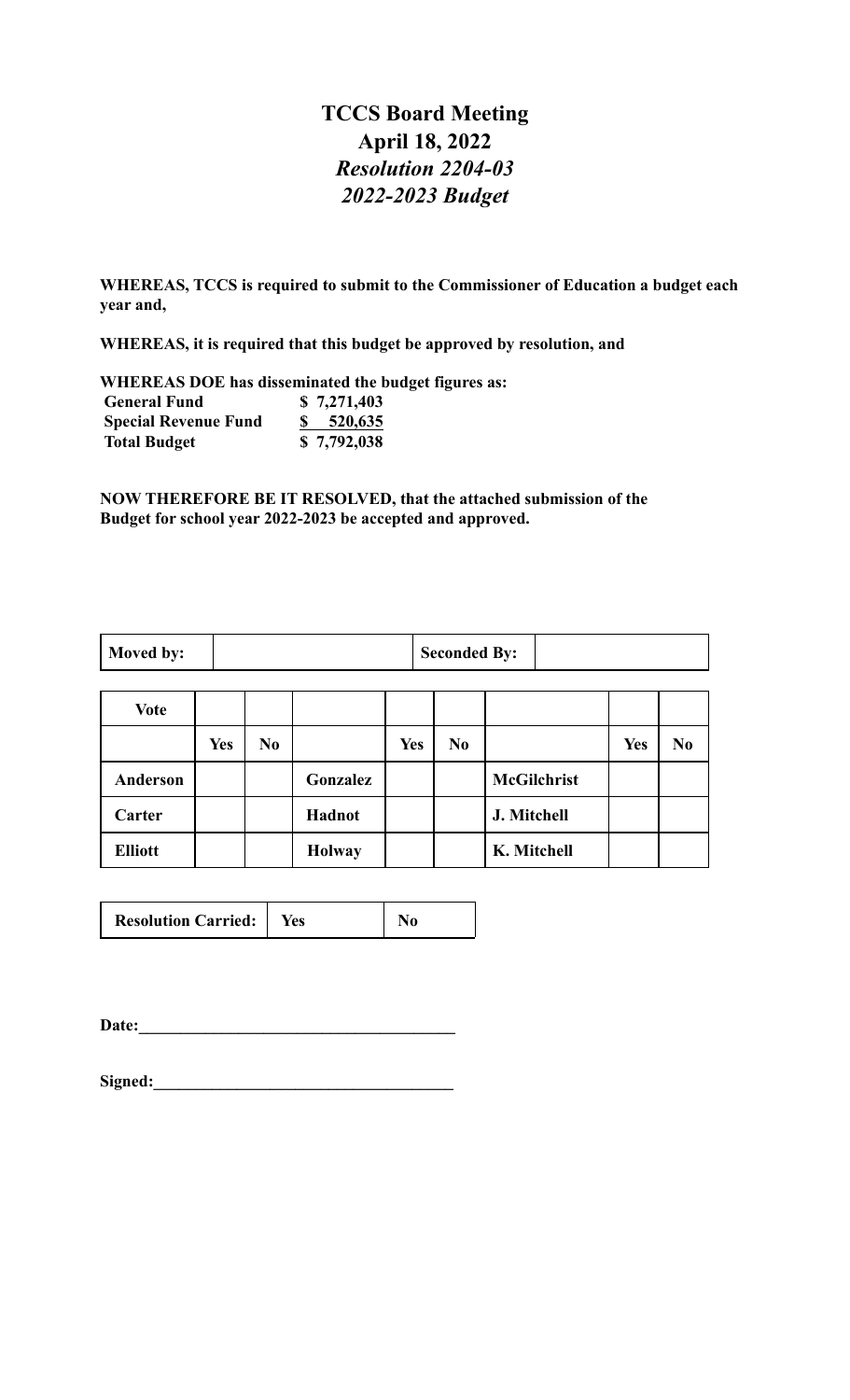# **TCCS Board Meeting April 18, 2022** *Resolution 2204-04 Updated Personnel Appointment (Part-Time Custodian)*

**BE IT RESOLVED, that the Board of Trustees approve the following updated personnel appointment, effective April 18, 2022:**

| <b>Name</b>        | <b>Position</b>            | Rate      |
|--------------------|----------------------------|-----------|
| <b>Shane Kelly</b> | <b>Part Time Custodian</b> | \$18/hour |

| Moved by: | <b>Seconded By:</b> |  |
|-----------|---------------------|--|
|-----------|---------------------|--|

| <b>Vote</b>    |            |                |               |            |                |                    |            |                |
|----------------|------------|----------------|---------------|------------|----------------|--------------------|------------|----------------|
|                | <b>Yes</b> | N <sub>0</sub> |               | <b>Yes</b> | N <sub>0</sub> |                    | <b>Yes</b> | N <sub>0</sub> |
| Anderson       |            |                | Gonzalez      |            |                | <b>McGilchrist</b> |            |                |
| Carter         |            |                | Hadnot        |            |                | J. Mitchell        |            |                |
| <b>Elliott</b> |            |                | <b>Holway</b> |            |                | K. Mitchell        |            |                |

**Date:\_\_\_\_\_\_\_\_\_\_\_\_\_\_\_\_\_\_\_\_\_\_\_\_\_\_\_\_\_\_\_\_\_\_\_\_\_\_**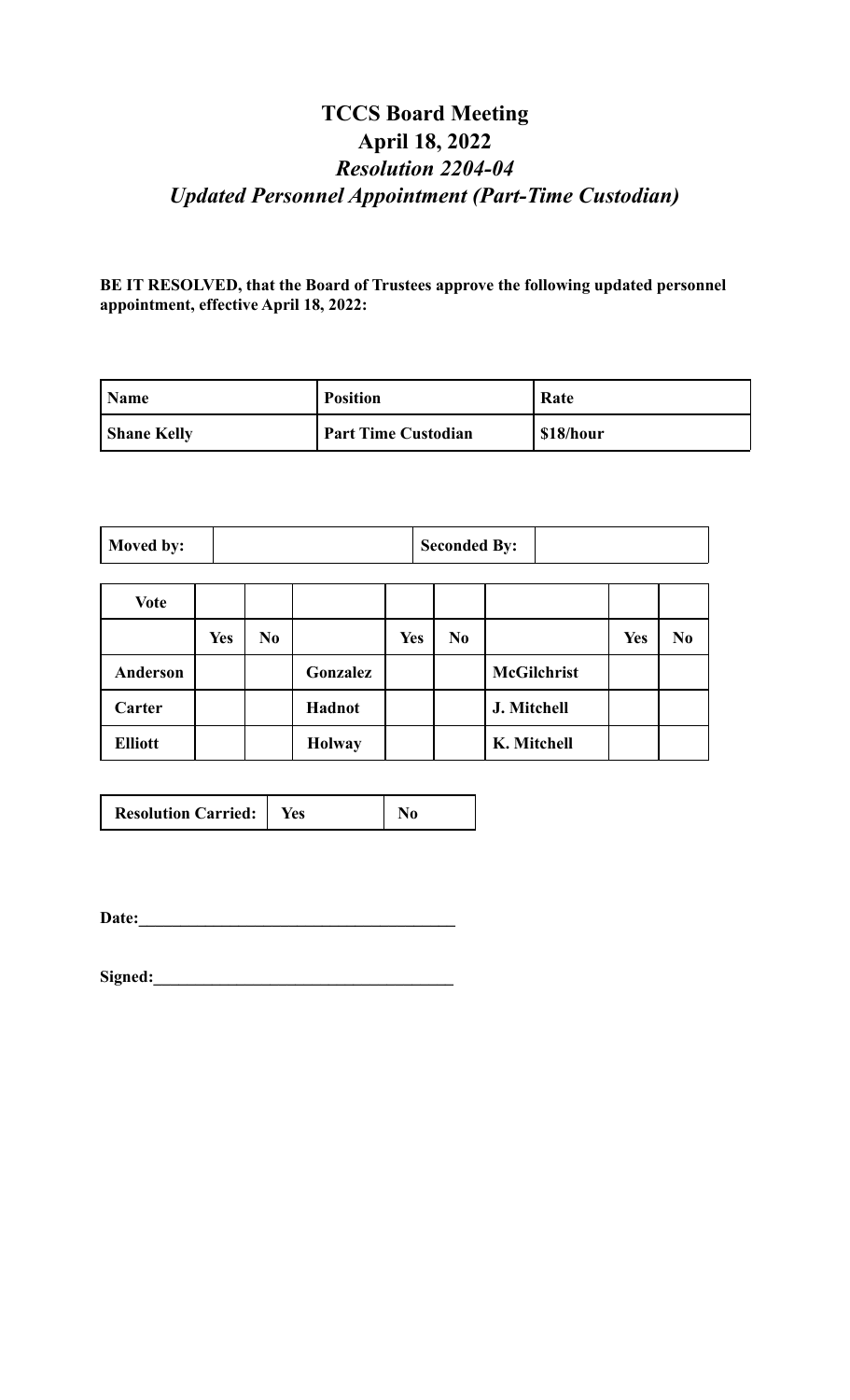# **TCCS Board Meeting April 18, 2022** *Resolution 2204-05 Baseball / Softball Umpires*

**BE IT RESOLVED, that Board of Trustees approve the following baseball / softball umpires for the spring 2022 season:**

**Rate: \$60 per game Greg Arver Barry Dounn Anthony D'Angelo**

**Moved by:**  $\begin{array}{|c|c|c|c|} \hline \textbf{Seconded By:} \end{array}$ 

| <b>Vote</b>     |            |                |               |            |                |                    |            |                |
|-----------------|------------|----------------|---------------|------------|----------------|--------------------|------------|----------------|
|                 | <b>Yes</b> | N <sub>0</sub> |               | <b>Yes</b> | N <sub>0</sub> |                    | <b>Yes</b> | N <sub>0</sub> |
| <b>Anderson</b> |            |                | Gonzalez      |            |                | <b>McGilchrist</b> |            |                |
| Carter          |            |                | Hadnot        |            |                | J. Mitchell        |            |                |
| <b>Elliott</b>  |            |                | <b>Holway</b> |            |                | K. Mitchell        |            |                |

| <b>Resolution Carried:</b> |  |  |
|----------------------------|--|--|
|----------------------------|--|--|

**Date:\_\_\_\_\_\_\_\_\_\_\_\_\_\_\_\_\_\_\_\_\_\_\_\_\_\_\_\_\_\_\_\_\_\_\_\_\_\_**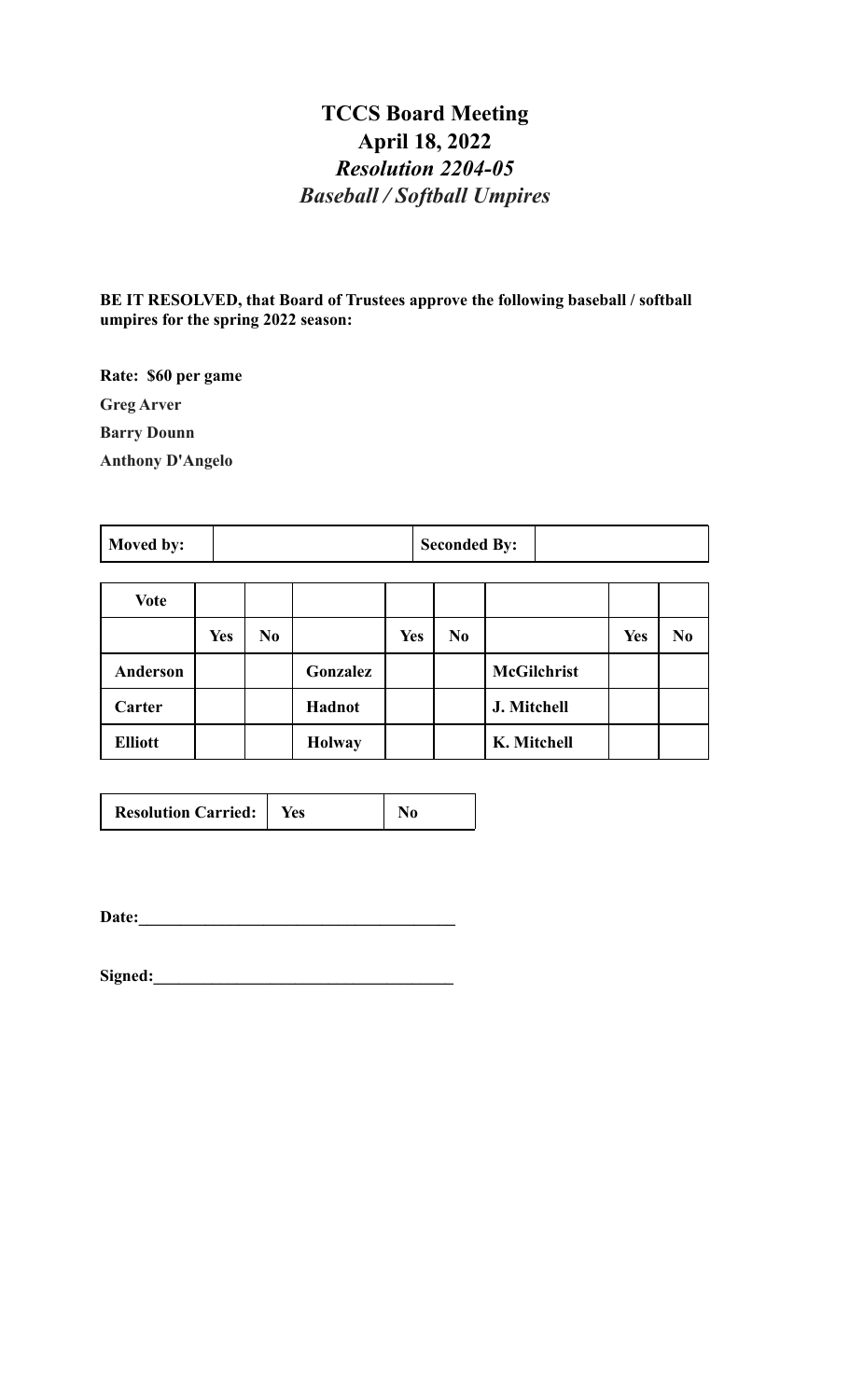# **TCCS Board Meeting April 18, 2022** *Resolution 2204-06 Revised 2021-2022 School Calendar*

**BE IT RESOLVED, that Board of Trustees approve the attached revised 2021-2022 school calendar.**

| Moved by:       |            |                |               |            | <b>Seconded By:</b> |                    |            |                |  |  |
|-----------------|------------|----------------|---------------|------------|---------------------|--------------------|------------|----------------|--|--|
| <b>Vote</b>     |            |                |               |            |                     |                    |            |                |  |  |
|                 | <b>Yes</b> | N <sub>0</sub> |               | <b>Yes</b> | N <sub>0</sub>      |                    | <b>Yes</b> | N <sub>0</sub> |  |  |
| <b>Anderson</b> |            |                | Gonzalez      |            |                     | <b>McGilchrist</b> |            |                |  |  |
| Carter          |            |                | Hadnot        |            |                     | J. Mitchell        |            |                |  |  |
| <b>Elliott</b>  |            |                | <b>Holway</b> |            |                     | K. Mitchell        |            |                |  |  |

| <b>Resolution Carried:</b> | Yes |  |
|----------------------------|-----|--|
|----------------------------|-----|--|

**Date:\_\_\_\_\_\_\_\_\_\_\_\_\_\_\_\_\_\_\_\_\_\_\_\_\_\_\_\_\_\_\_\_\_\_\_\_\_\_**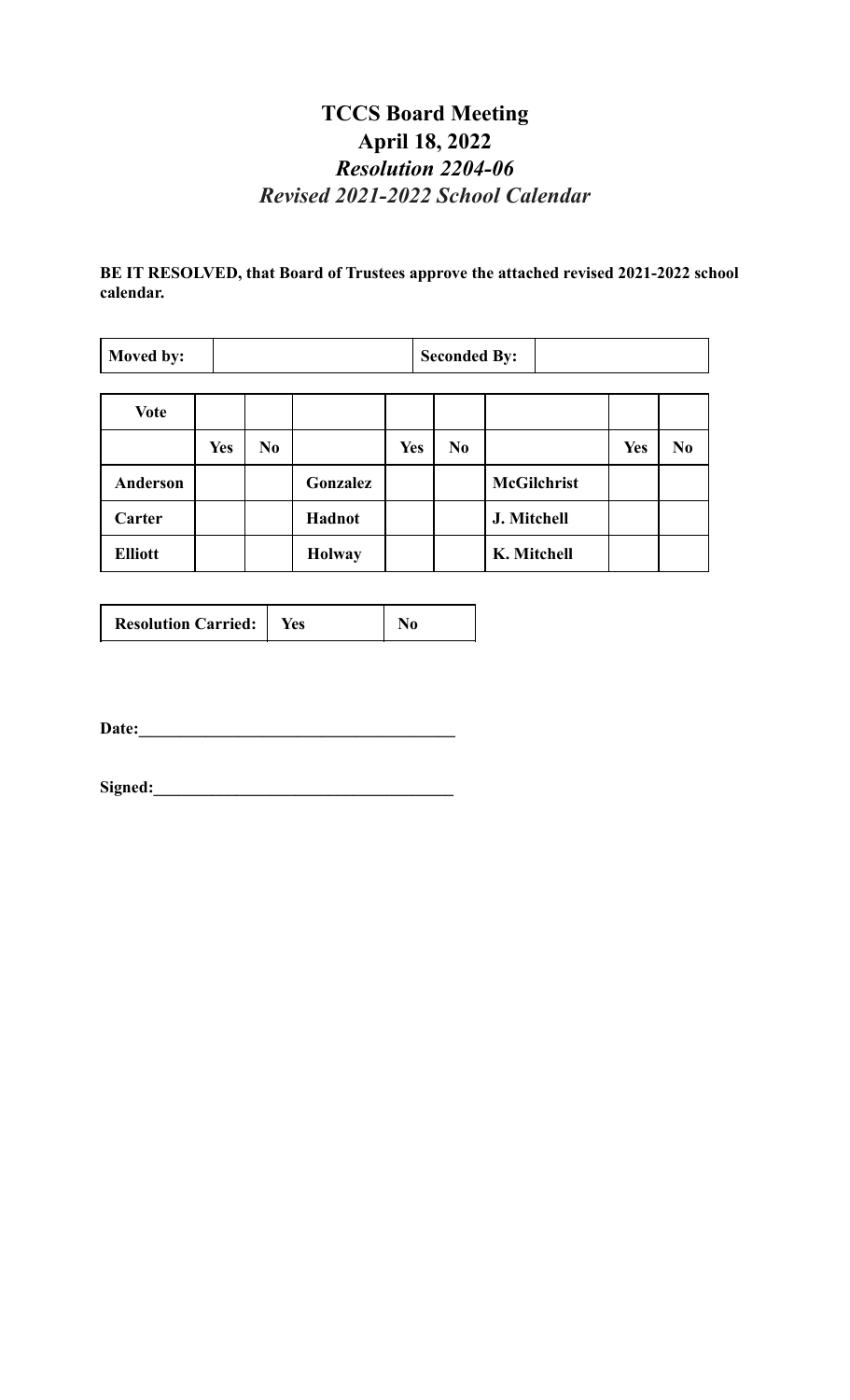# **TCCS Board Meeting April 18, 2022** *Resolution 2204-06 Revised 2021-2022 School Calendar (Continued)*

|                  |                | September 2021      |                              |                               |          |                     | <b>August</b><br>23   | <b>Mandatory Staff Development</b>                                                                                                                                                                                                                                                                                                                                                                                  |          |                |                   | February 2022       |                |                     |                 |
|------------------|----------------|---------------------|------------------------------|-------------------------------|----------|---------------------|-----------------------|---------------------------------------------------------------------------------------------------------------------------------------------------------------------------------------------------------------------------------------------------------------------------------------------------------------------------------------------------------------------------------------------------------------------|----------|----------------|-------------------|---------------------|----------------|---------------------|-----------------|
| S                | М              | T                   | W                            | T                             | F        | S                   |                       |                                                                                                                                                                                                                                                                                                                                                                                                                     | S        | M              | T                 | W                   | T              | F                   | S               |
|                  |                |                     | ⋔                            | $\overline{2}$                | 3        | $\overline{4}$      | <b>September</b><br>1 | First Day of School                                                                                                                                                                                                                                                                                                                                                                                                 |          |                | $\mathbf{1}$      | $\overline{2}$      | $\overline{v}$ | $\overline{4}$      | 5               |
| 5                | 6              | 7                   | 8                            | 9                             | 10       | 11                  | 6                     | Labor Day (School Closed)                                                                                                                                                                                                                                                                                                                                                                                           | 6        | $\overline{7}$ | 8                 | 9                   | 10             | 11                  | 12              |
| 12               | 13             | 14                  | 15                           | 16                            | 17       | 18                  | $7 - 8$<br>16         | Rosh Hashanah (School Closed)<br>Yom Kippur (School Closed)                                                                                                                                                                                                                                                                                                                                                         | 13       | 14             | 15                | 16                  | 17             | 18                  | 19              |
| 19               | 20             | 21                  | 22                           | 23                            | 24       | 25                  | October               |                                                                                                                                                                                                                                                                                                                                                                                                                     | 20       | 21             | 22                | 23                  | 24             | 25                  | 26              |
| 26               | 27             | 28                  | 29                           | 30                            |          |                     | 6                     | Half Day for Students:                                                                                                                                                                                                                                                                                                                                                                                              | 27       | 28             |                   |                     |                |                     |                 |
|                  |                |                     |                              |                               |          |                     |                       | <b>Staff Development</b>                                                                                                                                                                                                                                                                                                                                                                                            |          |                |                   |                     |                |                     |                 |
|                  |                |                     | October 2021                 |                               |          |                     | <b>November</b><br>3  | Half Day for Students:                                                                                                                                                                                                                                                                                                                                                                                              |          |                |                   | March 2022          |                |                     |                 |
| S                | M              | T                   | W                            | T                             | F<br>1   | S<br>$\overline{2}$ |                       | <b>Parent Teacher Conferences</b>                                                                                                                                                                                                                                                                                                                                                                                   | S        | М              | T<br>$\mathbf{1}$ | W<br>$\overline{2}$ | T<br>3         | F<br>$\overline{4}$ | S<br>5          |
| 3                | $\overline{4}$ | 5                   | 6                            | $\overline{7}$                | 8        | $\mathbf Q$         | $4 - 5$<br>24         | NJEA Convention (School Closed)<br>Half Day for Students and Staff                                                                                                                                                                                                                                                                                                                                                  | 6        | 7              | 8                 | $\alpha$            | 10             | 11                  | 12              |
| 10               | 11             | 12                  | 13                           | 14                            | 15       | 16                  | $25 - 26$             | Thanksgiving (School Closed)                                                                                                                                                                                                                                                                                                                                                                                        | 13       | 14             | 15                | 16                  | 17             | 18                  | 19              |
| 17               | 18             | 19                  | 20                           | 21                            | 22       | 23                  | <b>December</b>       |                                                                                                                                                                                                                                                                                                                                                                                                                     | 20       | 21             | 22                | 23                  | 24             | 25                  | 26              |
| 24               | 25             | 26                  | 27                           | 28                            | 29       | 30                  | 1                     | Half Day for Students:                                                                                                                                                                                                                                                                                                                                                                                              | 27       | 28             | 29                | 30                  | 31             |                     |                 |
|                  |                |                     |                              |                               |          |                     | 23                    | <b>Staff Development</b><br>Half Day for Students and Staff                                                                                                                                                                                                                                                                                                                                                         |          |                |                   |                     |                |                     |                 |
|                  |                | November 2021       |                              |                               |          |                     | $24 - 31$             | Holiday Recess (School Closed)                                                                                                                                                                                                                                                                                                                                                                                      |          |                |                   | April 2022          |                |                     |                 |
| S<br>$3^{\circ}$ | M<br>1         | T                   | W<br>$\overline{\mathbf{3}}$ | T                             | F        | S                   | <b>January</b><br>5   | <b>Half Day for Students:</b>                                                                                                                                                                                                                                                                                                                                                                                       | S        | М              | T                 | W                   | T              | F<br>1              | S               |
| 7                | 8              | $\overline{2}$<br>9 | 10                           | $\overline{4}$                | 5<br>12  | 6<br>13             |                       | <b>Staff Development</b>                                                                                                                                                                                                                                                                                                                                                                                            | 3        | $\overline{4}$ | 5                 | 6                   | 7              | 8                   | $\sqrt{2}$<br>9 |
| 14               | 15             | 16                  | 17                           | 11<br>18                      | 19       | 20                  | 17                    | Martin Luther King Day<br>(School Closed)                                                                                                                                                                                                                                                                                                                                                                           | 10       | 11             | 12                | 13                  | 14             | 15                  | 16              |
| 21               | 22             | 23                  | $\overline{\mathcal{A}}$     | 25                            | 26       | 27                  |                       |                                                                                                                                                                                                                                                                                                                                                                                                                     | 17       | 18             | 19                | 20                  | 21             | 22                  | 23              |
| 28               | 29             | 30                  |                              |                               |          |                     | <b>February</b><br>3  | <b>Half Day for Students:</b>                                                                                                                                                                                                                                                                                                                                                                                       | 24       | 25             | 26                | 27                  | 28             | 29                  | 30              |
|                  |                |                     |                              |                               |          |                     | $21 - 25$             | <b>Parent Teacher Conferences</b><br>Presidents' Day Recess                                                                                                                                                                                                                                                                                                                                                         |          |                |                   |                     |                |                     |                 |
|                  |                | December 2021       |                              |                               |          |                     |                       | (School Closed)                                                                                                                                                                                                                                                                                                                                                                                                     |          |                |                   | May 2022            |                |                     |                 |
| S                | M              | T                   | W                            | T                             | F        | S                   | <b>March</b>          |                                                                                                                                                                                                                                                                                                                                                                                                                     | S        | M              | T                 | W                   | T              | ${\bf F}$           | S               |
|                  |                |                     | $\mathbf{1}$                 | $\overline{2}$<br>$\mathbf Q$ | 3        | $\overline{4}$      | 9                     | Half Day for Students:<br><b>Staff Development</b>                                                                                                                                                                                                                                                                                                                                                                  | 1        | $\overline{2}$ | 3                 | $\overline{4}$      | 5              | 6                   | 7               |
| 5<br>12          | 6<br>13        | 7<br>14             | 8<br>15                      | 16                            | 10<br>17 | 11<br>18            |                       |                                                                                                                                                                                                                                                                                                                                                                                                                     | 8        | 9              | 10                | $\mathcal{V}$       | 12             | 13                  | 14              |
| 19               | 20             | 21                  | 22                           | 23                            | 24       | 25                  | April<br>$11 - 15$    | Spring Recess (School Closed)                                                                                                                                                                                                                                                                                                                                                                                       | 15       | 16             | 17                | 18                  | 19             | 20                  | 21              |
| 26               | 27             | 28                  | 29                           | 30                            | 31       |                     | <b>May</b>            |                                                                                                                                                                                                                                                                                                                                                                                                                     | 22<br>29 | 23<br>30       | 24<br>31          | 25                  | 26             | 27                  | 28              |
|                  |                |                     |                              |                               |          |                     | $\overline{2}$        | Eid al Fitr (School Closed)                                                                                                                                                                                                                                                                                                                                                                                         |          |                |                   |                     |                |                     |                 |
|                  |                |                     | January 2022                 |                               |          |                     | 11                    | Half Day for Students:<br><b>Staff Development</b>                                                                                                                                                                                                                                                                                                                                                                  |          |                |                   | <b>June 2022</b>    |                |                     |                 |
| S                | M              | T                   | W                            | Т                             | F        | S                   | 27<br>30              | Half Day for Students and Staff                                                                                                                                                                                                                                                                                                                                                                                     | S        | M              | T                 | W                   | T              | F                   | S               |
|                  |                |                     |                              |                               |          | 1                   |                       | Memorial Day (School Closed)                                                                                                                                                                                                                                                                                                                                                                                        |          |                |                   | 1                   | $\overline{c}$ | 3                   | $\overline{4}$  |
| $\overline{2}$   | 3              | 4                   | $\mathsf{S}$                 | 6                             | 7        | 8                   | June<br>16            | Half Day for Students and Staff                                                                                                                                                                                                                                                                                                                                                                                     | 5        | 6              | 7                 | 8                   | 9              | 10                  | 11              |
| 9                | 10             | 11                  | 12                           | 13                            | 14       | 15                  | 17                    | Juneteenth (School Closed)                                                                                                                                                                                                                                                                                                                                                                                          | 12       | 13             | 14                | 15                  | 16             | 17                  | 18              |
| 16<br>23         | 17<br>24       | 18<br>25            | 19<br>26                     | 20<br>27                      | 21<br>28 | 22<br>29            | 20                    | Last Day of School (Half Day)                                                                                                                                                                                                                                                                                                                                                                                       | 19       | Ø              | 21                | 22                  | 23             | 24                  | 25              |
| 30               | 31             |                     |                              |                               |          |                     |                       |                                                                                                                                                                                                                                                                                                                                                                                                                     | 26       | 27             | 28                | 29                  | 30             |                     |                 |
|                  |                |                     |                              |                               |          |                     |                       | <b>180 School Days for Students</b><br>This calendar included three (3) emergency days. The Board of Trustees and the Administration reserve the right to cancel any<br>vacation day(s) due to weather or other emergency causing the close of school and/or switch to a remote / virtual instructional<br>program, if permissible. Due to unused emergency days, school will be closed (in order) on June 22 & 21. |          |                |                   |                     |                |                     |                 |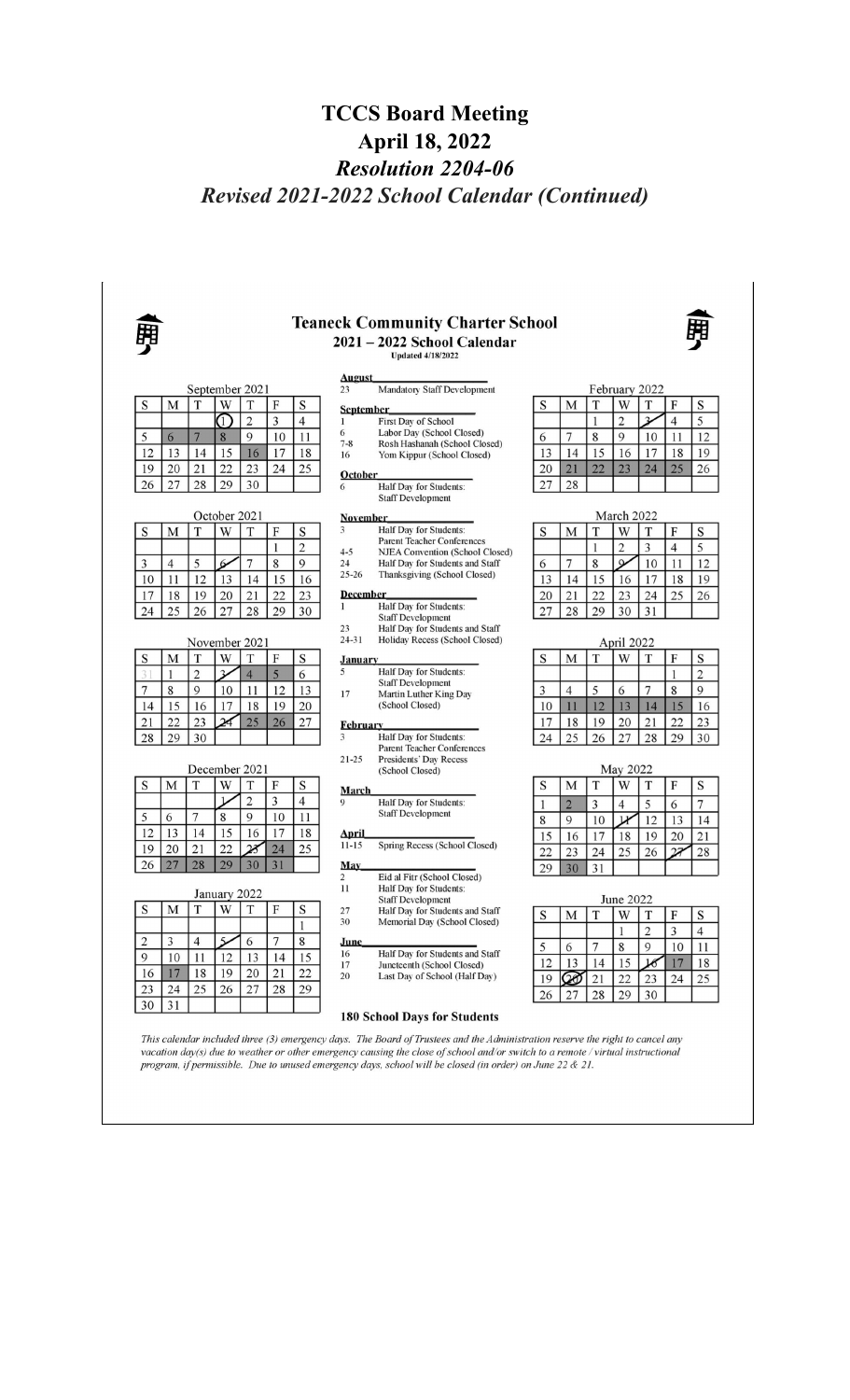# **TCCS Board Meeting April 18, 2022** *Resolution 2204-07 Personnel Appointment (Substitute)*

**BE IT RESOLVED, that Board of Trustees approve the following appointment for the 2021-2022 school year:**

| <b>Name</b>           | <b>Position</b>           | Rate        |
|-----------------------|---------------------------|-------------|
| <b>Lauren Edwards</b> | <b>Substitute Teacher</b> | \$125 / day |

| Moved by: |  | <b>Seconded By:</b> |  |
|-----------|--|---------------------|--|
|-----------|--|---------------------|--|

| Vote           |            |                |               |     |                |                    |            |                |
|----------------|------------|----------------|---------------|-----|----------------|--------------------|------------|----------------|
|                | <b>Yes</b> | N <sub>0</sub> |               | Yes | N <sub>0</sub> |                    | <b>Yes</b> | N <sub>0</sub> |
| Anderson       |            |                | Gonzalez      |     |                | <b>McGilchrist</b> |            |                |
| Carter         |            |                | Hadnot        |     |                | J. Mitchell        |            |                |
| <b>Elliott</b> |            |                | <b>Holway</b> |     |                | K. Mitchell        |            |                |

| <b>Resolution Carried:</b> | <b>Yes</b> | No |
|----------------------------|------------|----|
|----------------------------|------------|----|

**Date:\_\_\_\_\_\_\_\_\_\_\_\_\_\_\_\_\_\_\_\_\_\_\_\_\_\_\_\_\_\_\_\_\_\_\_\_\_\_**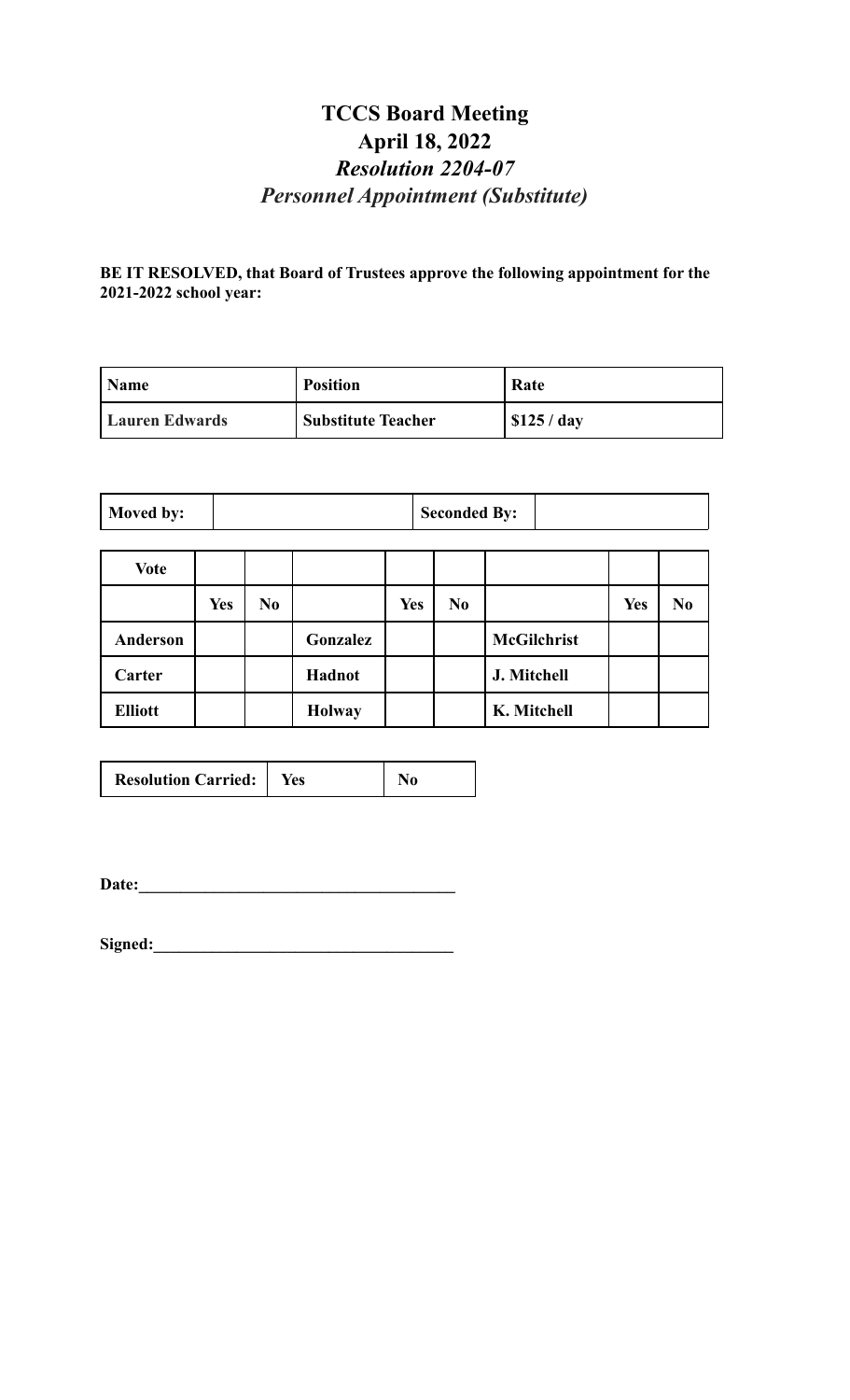# **TCCS Board Meeting April 18, 2022** *Resolution 2204-08 Personnel Appointment (Part-Time Nurse)*

**BE IT RESOLVED, that Board of Trustees approve the following appointment effective 5/9/2022:**

| <b>Name</b>         | <b>Position</b>        | <b>Salary</b>                                                                      |
|---------------------|------------------------|------------------------------------------------------------------------------------|
| <b>Tammy Rueger</b> | <b>Part-Time Nurse</b> | \$66,255 (BA Step 9) -<br>  To be prorated based on<br>start date and hours worked |

| Moved by: | <b>Seconded By:</b> |  |
|-----------|---------------------|--|
|-----------|---------------------|--|

| <b>Vote</b>    |            |                |               |            |     |                    |            |                |
|----------------|------------|----------------|---------------|------------|-----|--------------------|------------|----------------|
|                | <b>Yes</b> | N <sub>0</sub> |               | <b>Yes</b> | No. |                    | <b>Yes</b> | N <sub>0</sub> |
| Anderson       |            |                | Gonzalez      |            |     | <b>McGilchrist</b> |            |                |
| Carter         |            |                | Hadnot        |            |     | J. Mitchell        |            |                |
| <b>Elliott</b> |            |                | <b>Holway</b> |            |     | K. Mitchell        |            |                |

| <b>Resolution Carried:</b> | Yes |  |
|----------------------------|-----|--|
|----------------------------|-----|--|

**Date:\_\_\_\_\_\_\_\_\_\_\_\_\_\_\_\_\_\_\_\_\_\_\_\_\_\_\_\_\_\_\_\_\_\_\_\_\_\_**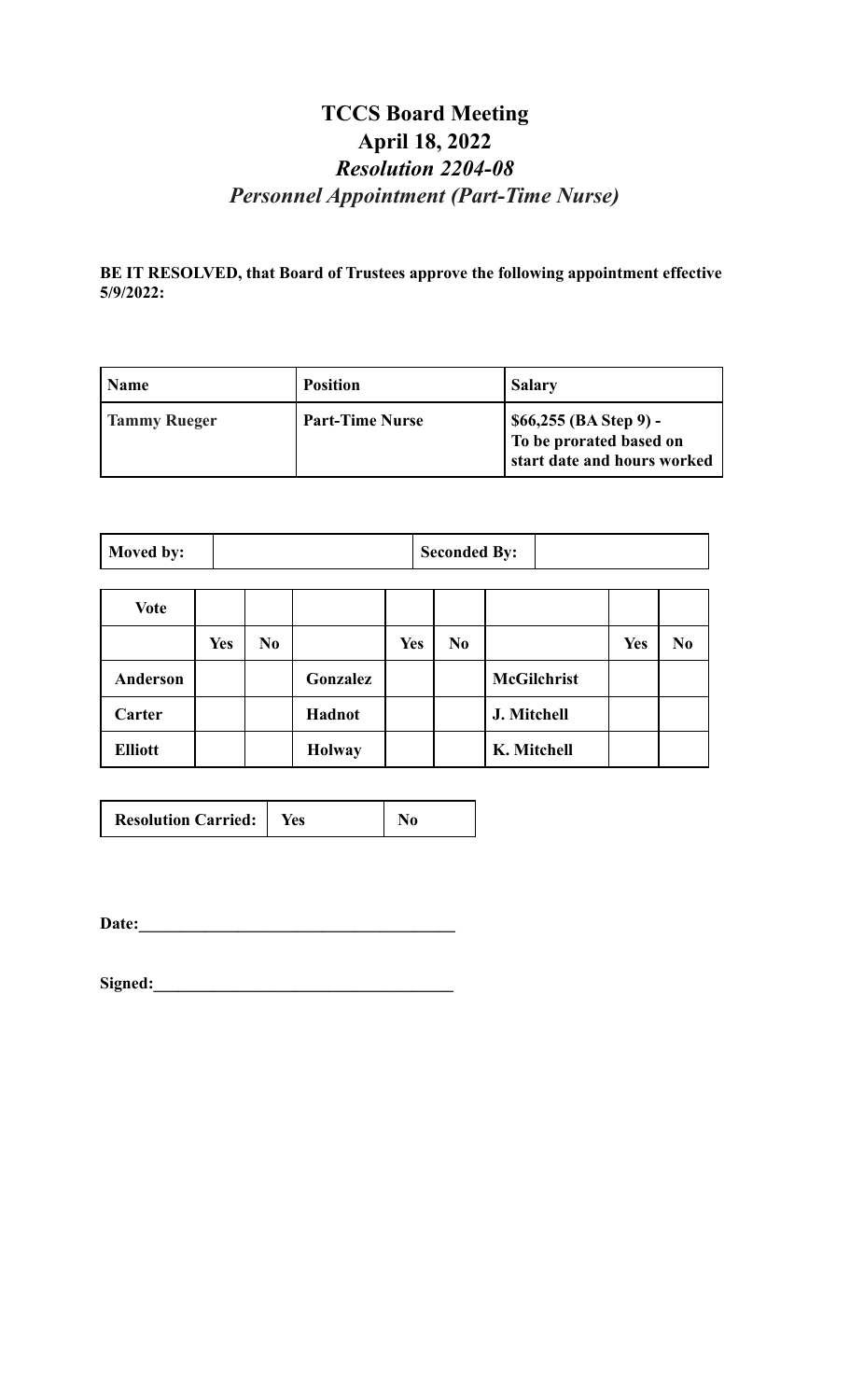# **TCCS Board Meeting April 18, 2022** *Resolution 2204-09 Emergent and Capital Maintenance Funds Acceptance*

**BE IT RESOLVED, that Board of Trustees accept the following awarded funds from the NJDOE for FY22:**

**Charter and Renaissance School Project Emergent and Capital Maintenance Funds: \$27,476**

| <b>Moved by:</b> |            |                |               |            | <b>Seconded By:</b> |                    |            |                |
|------------------|------------|----------------|---------------|------------|---------------------|--------------------|------------|----------------|
| <b>Vote</b>      |            |                |               |            |                     |                    |            |                |
|                  | <b>Yes</b> | N <sub>0</sub> |               | <b>Yes</b> | N <sub>0</sub>      |                    | <b>Yes</b> | N <sub>0</sub> |
| Anderson         |            |                | Gonzalez      |            |                     | <b>McGilchrist</b> |            |                |
| Carter           |            |                | <b>Hadnot</b> |            |                     | J. Mitchell        |            |                |

|  | <b>Resolution Carried:</b> | Yes |  |
|--|----------------------------|-----|--|
|--|----------------------------|-----|--|

**Elliott**  $\begin{array}{|c|c|c|c|c|} \hline \textbf{Holway} & \textbf{Holway} & \textbf{K. Mitchell} \end{array}$ 

Date: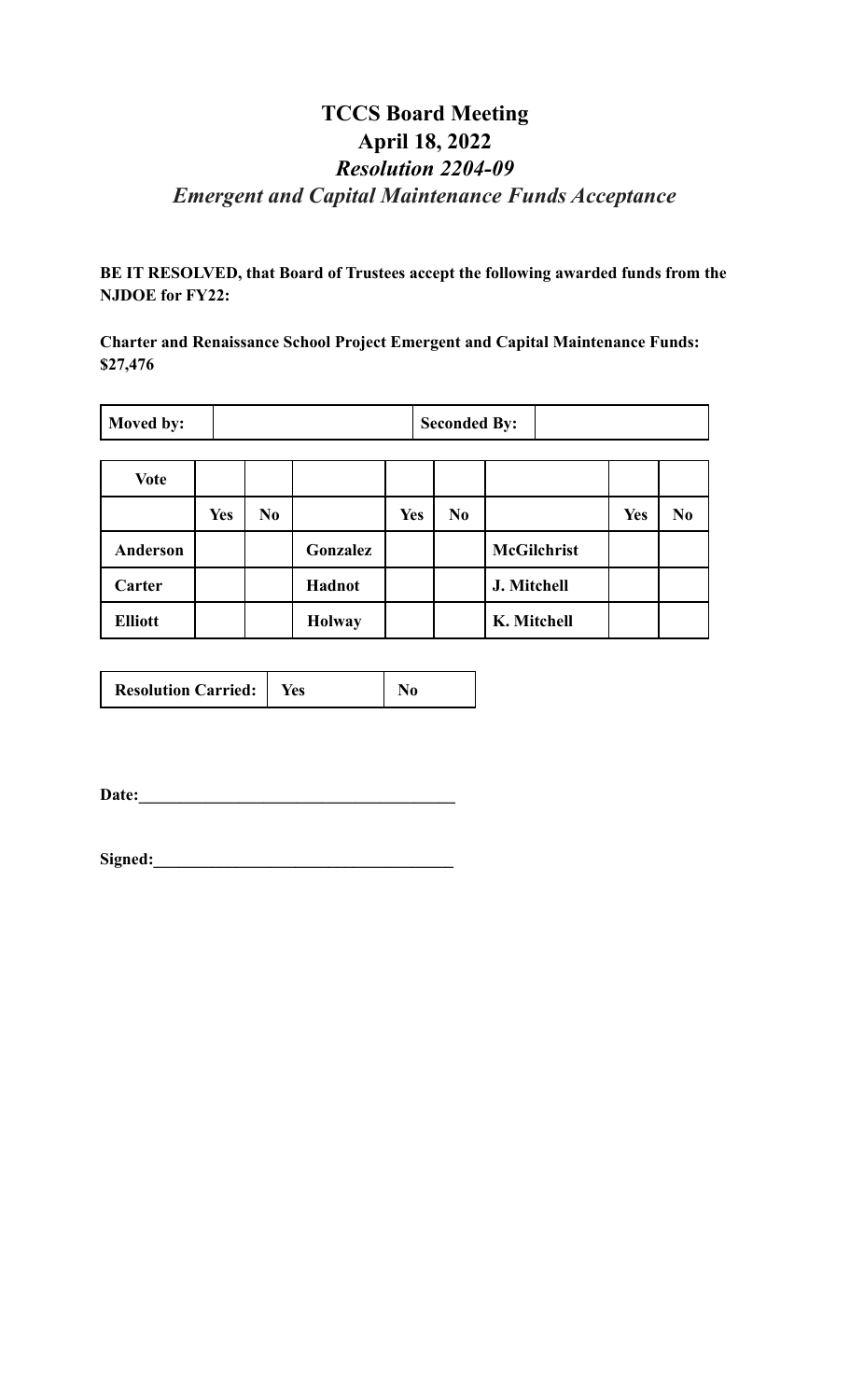# **TCCS Board Meeting April 18, 2022** *Resolution 2204-10 Acceptance of Retirement Notice*

**BE IT RESOLVED, that Board of Trustees accept the Retirement Notice of Margaret Dos Santos, Paraprofessional, effective 6/20/2022.**

| Moved by:       |            |                |               |            | <b>Seconded By:</b> |                    |            |                |
|-----------------|------------|----------------|---------------|------------|---------------------|--------------------|------------|----------------|
| <b>Vote</b>     |            |                |               |            |                     |                    |            |                |
|                 | <b>Yes</b> | N <sub>0</sub> |               | <b>Yes</b> | N <sub>0</sub>      |                    | <b>Yes</b> | N <sub>0</sub> |
| <b>Anderson</b> |            |                | Gonzalez      |            |                     | <b>McGilchrist</b> |            |                |
| Carter          |            |                | Hadnot        |            |                     | J. Mitchell        |            |                |
| <b>Elliott</b>  |            |                | <b>Holway</b> |            |                     | K. Mitchell        |            |                |

| <b>Resolution Carried:</b> | Yes |  |
|----------------------------|-----|--|
|----------------------------|-----|--|

**Date:\_\_\_\_\_\_\_\_\_\_\_\_\_\_\_\_\_\_\_\_\_\_\_\_\_\_\_\_\_\_\_\_\_\_\_\_\_\_**